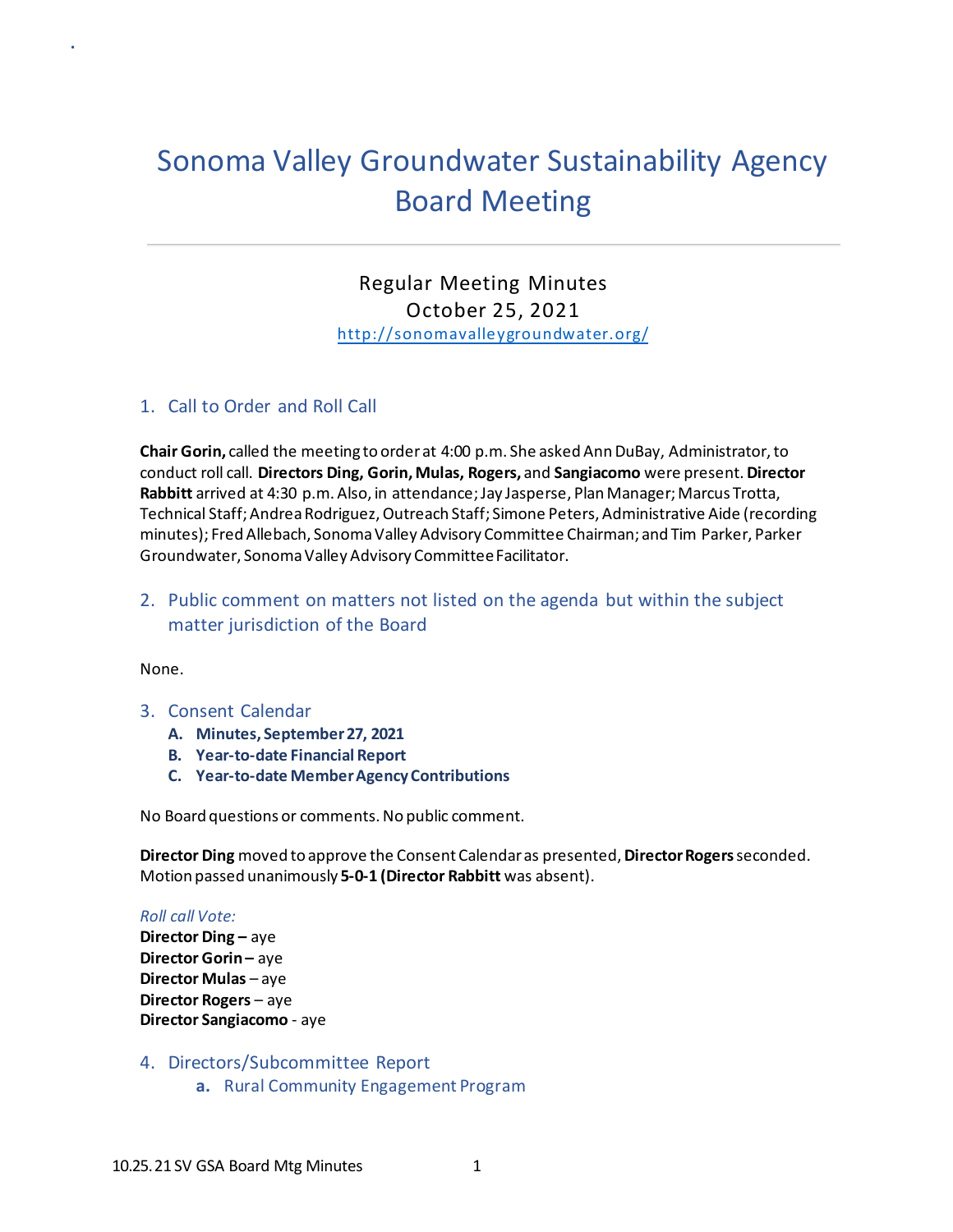updated and staff received a list of sign locations from the Advisory Committee members for the rural road sign project to raise awareness of groundwater. There are some additional signs, so if you would like to put some on your property, please let staff know. We will be monitoring the hits to the groundwater landing page to see if the additional outreach is making an impact. The consultant's work is almost complete; there will be some funds left in the budget, and they will be putting together options to share with the Board liaison. **Director Sangiacomo** reported that there is an ad in the Sonoma IT, Sonoma Sun, and The Press Democrat about the Groundwater Sustainability Agency and GSP. The landing page on the website is

## **b.** Rate-Fee Study

 **Director Ding** reported that the contract with SCI is completed with a final signature date of October closely for several weeks with PRMD. In November, they will be looking at what the other GSAs are doing with the fee study and hopefully, develop options for the Board to consider. 12. A kick-off meeting is scheduled with staff and consultants. Consultants have been working

No Board questions or comments. No public comment.

## 5. Advisory Committee Report

A written report is in the packet. No public comment.

# 6. Action Items

**a. 2022 Calendar:** Adopt 2022 Meeting Calendar

 The Board annually adopts a meeting calendar for the year. The proposed 2022 meeting calendar follows the current Board schedule of meeting at 4:00 p.m. at the Valley of the Moon Water District boardroom, virtually, or both virtually and in person (hybrid meetings).

The 2022 calendar will focus on the rate and fee study, Groundwater Sustainability Plan implementation, and future contracts for services.

 Ann DuBay mentioned there are three extra "on-hold" meetings in addition to the regular six dates scheduled. Meetings will be focused on the fee study, annual budget, and GSP implementation items.

No Board questions or comments. No public comment.

 The calendar was adopted unanimously as presented **5-0-1** (**Director Rabbitt** was absent).

#### *Roll call Vote:*

 **Director Ding –** aye **Director Mulas** – aye **Director Rogers** – aye **Director Sangiacomo** – aye  **Chair Gorin –** aye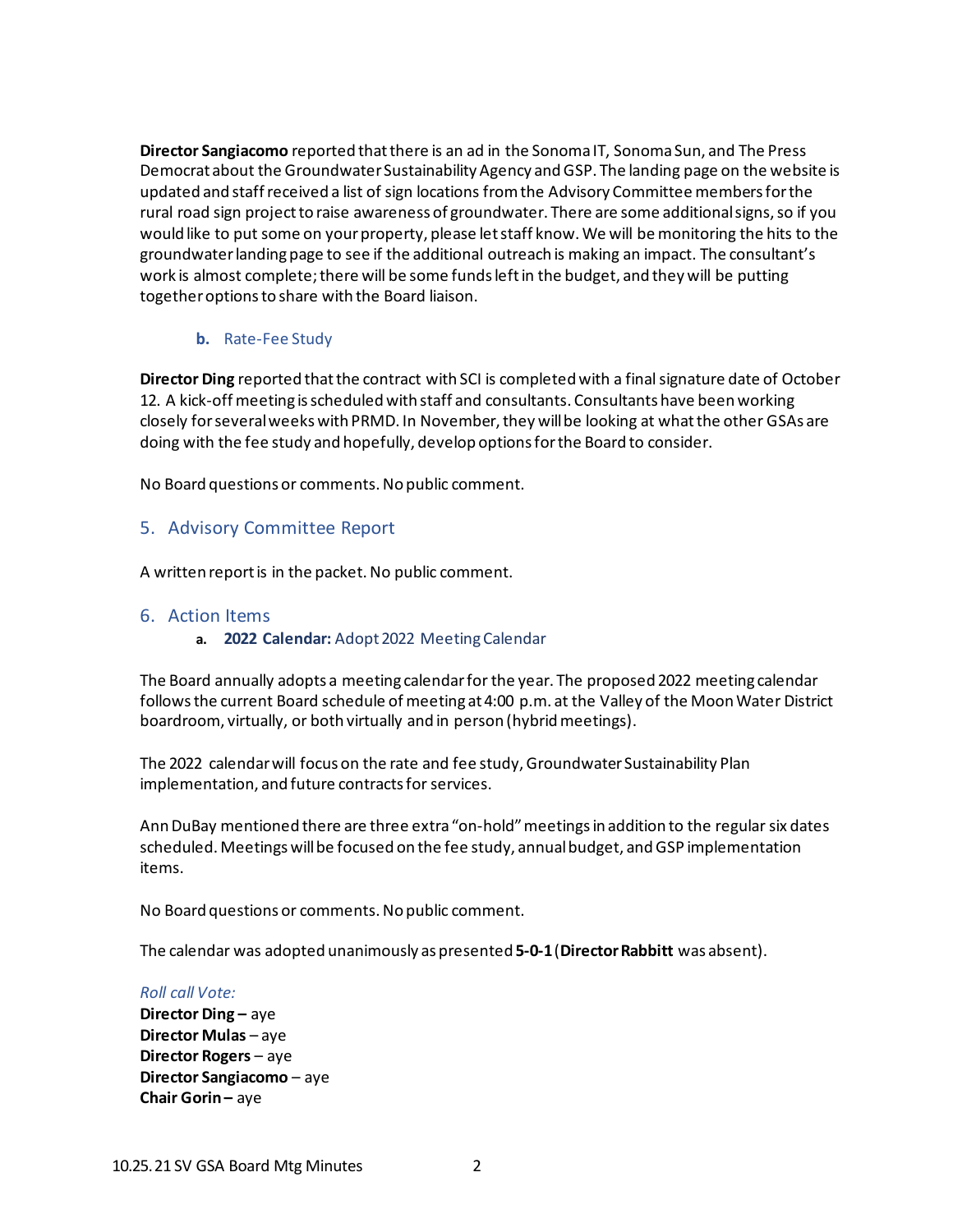b. **Support for grant proposal:** Consider authorizing the Administrator to sign a grant proposal for funding for Aquifer Storage and Recovery

 The California Department of Water Resources is accepting applications for its 2021 Urban and Multi-benefit Drought Relief Funding. The funding for this competitive grant program is available on a first-come, first-served basis.

 The City and Valley of the Moon Water District (VOMWD) are preparing a grant application for a and reliable drinking water to Sonoma Valley. project to address drought impacts in Sonoma Valley. The proposed project includes Aquifer Storage and Recovery (ASR) wells and rehabilitation of existing non-productive wells to provide sustainable

 Ann DuBay said that groundwater projects in SGMA basins must include a support letter from the GSA as part of the grant application and staff recommends authorizing the Administrator to prepare and sign a letter of support for grant funding for the proposed ASR project to be developed by the City and VOMWD.

 accepting applications. It is a \$200 million grant in total, and each project needs to be at least \$2 Jay Jasperse added that the state hasn't yet finalized their guidelines, when they do, they will start million.

## *Board Questions/Comments*

**Director Rogers** – I thought it was \$4 million.

 Jasperse – It is \$2 million minimum. You can ask for more than that. **Director Rogers** – If we have trouble meeting the minimum, can we mix in another project such as a monitoring well that would dovetail into that?

 Jasperse – You can't have a variety of options; you can do either if you make the link to drought relief. Or you could combine it with Sonoma's projects under one application, or there could be two applications, or two projects under the same application.

**Director Rogers** – My understanding is that it is going to be one application for both.

 **Director Gorin** – It has been challenging for Sonoma Water to find a location for infiltration to recharge the aquifer. Do you have a location in mind about where that project might be? Jasperse – Marcus Trotta and I have been working with Matt and Fergie. I think it will be aquifer Trotta – The well has been constructed to be compatible with ASR so there would be some modifications to the facility and piping to get it fully set up for aquifer storage and recovery. The City of Sonoma would include a new well specifically designed for ASR because the City's existing well #6 is over 60 years old. **Director Gorin** – How deep do the wells have to be to 'hit' the aquifer at each location? Trotta – At Valley of the Moon, the well is producing from depths of about 400 feet, the location of the well is at about 700 ft. At City of Sonoma, the aquifer is a bit shallower, the well is storage and recovery, so it won't be an infiltration type recharge. Valley of the Moon already has a well that is constructed that can be modified for ASR. between 200 and 300 feet.

**Director Gorin** – The Valley of the Moon well is close to the distribution system. Council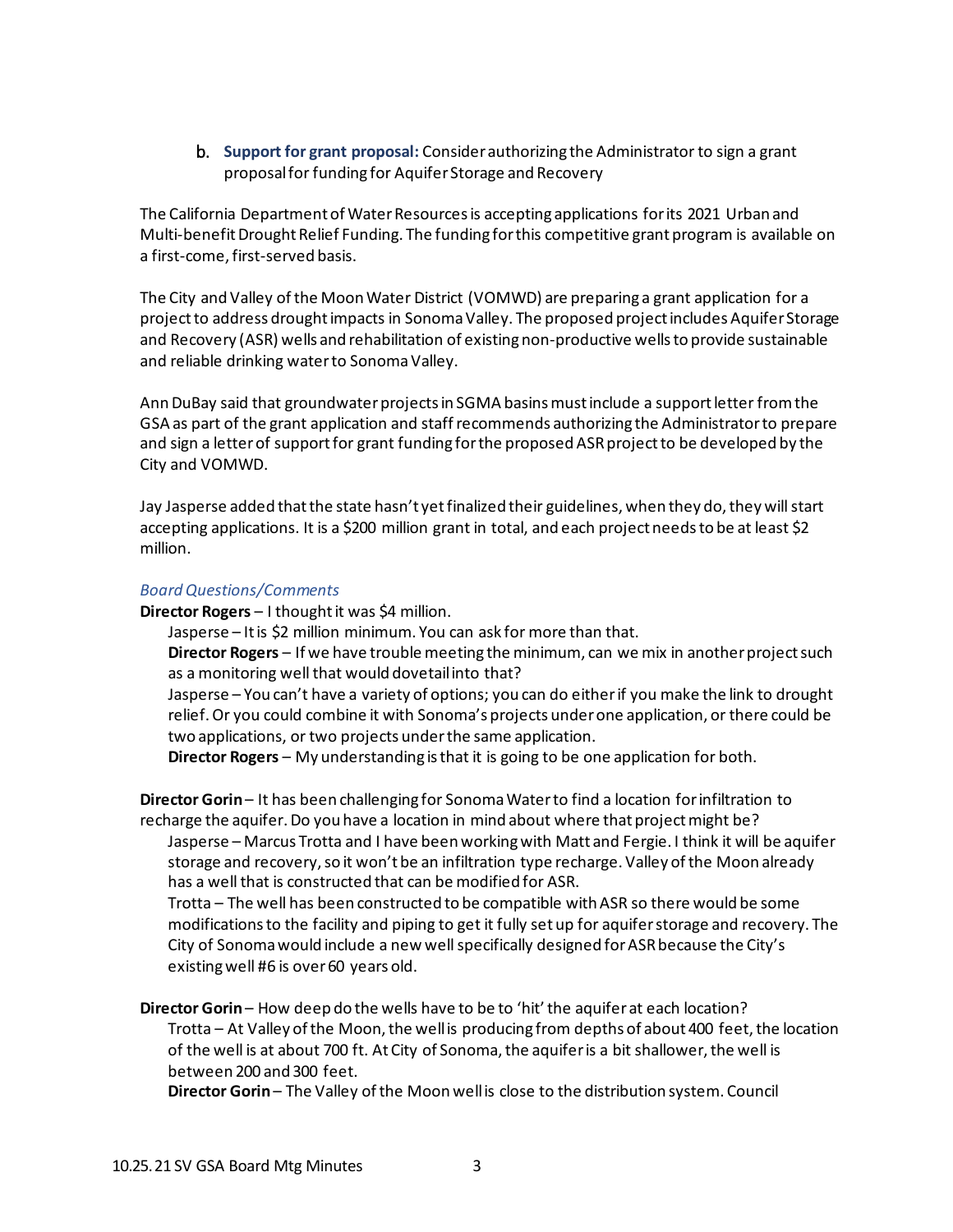member Ding, please pass our thanks to Fergie for this grant and our good wishes for her retirement.

#### *Public Comment*

Fred Allebach – This is a good idea to replace what you use. Groundwater banking makes groundwater in the valley sustainable.

**Director Rogers** moved to authorize the Administrator to prepare and sign a letter of support for grant funding for the proposed ASR project to be developed by the City and VOMWD, and **Director Ding** seconded. Motion passed unanimously 5-0-1 (**Director Rabbitt** was absent).

#### *Roll call Vote:*

Director Ding – aye Director Mulas – aye Director Rogers – aye Director Sangiacomo – aye Chair Gorin – aye

## 7. Information Items:

**a. Groundwater Sustainability Plan:** Sonoma Water staff will provide a short overview of the GSP, and discuss public comments received to date.

The Groundwater Sustainability Plan (GSP) is due January 31, 2022. A public review draft of the Sonoma Valley Groundwater Sustainability Agency's Groundwater Sustainability Plan (GSP) was released on October 1, 2021. The public comment period is October 1 – October 31, 2021. Staff will provide an overview of the Groundwater Sustainability Plan, a summary of the October 12 Community Meeting, and an update on public input received since the public review draft Groundwater Sustainability Plan was released on October 1, 2021.

Jay Jasperse gave an update on the GSP schedule, and overview of the basin conditions:

- Groundwater quality is generally acceptable.
- No evidence of land subsidence due to groundwater pumping.
- Limited data available on seawater intrusion due to groundwater pumping.
- Limited data on the effect of groundwater pumping on stream flows.
- Groundwater levels are declining in the deep aquifer.
- Groundwater storage is declining in the deep aquifer by about 900 acre-feet annually.

Marcus Trotta presented an update on the water budget, projects and actions needed, and data gaps to be filled.

#### *Board Questions/Comments*

**Director Gorin** – How do we interpret the public comments from the Community meeting and what do we do with those comments?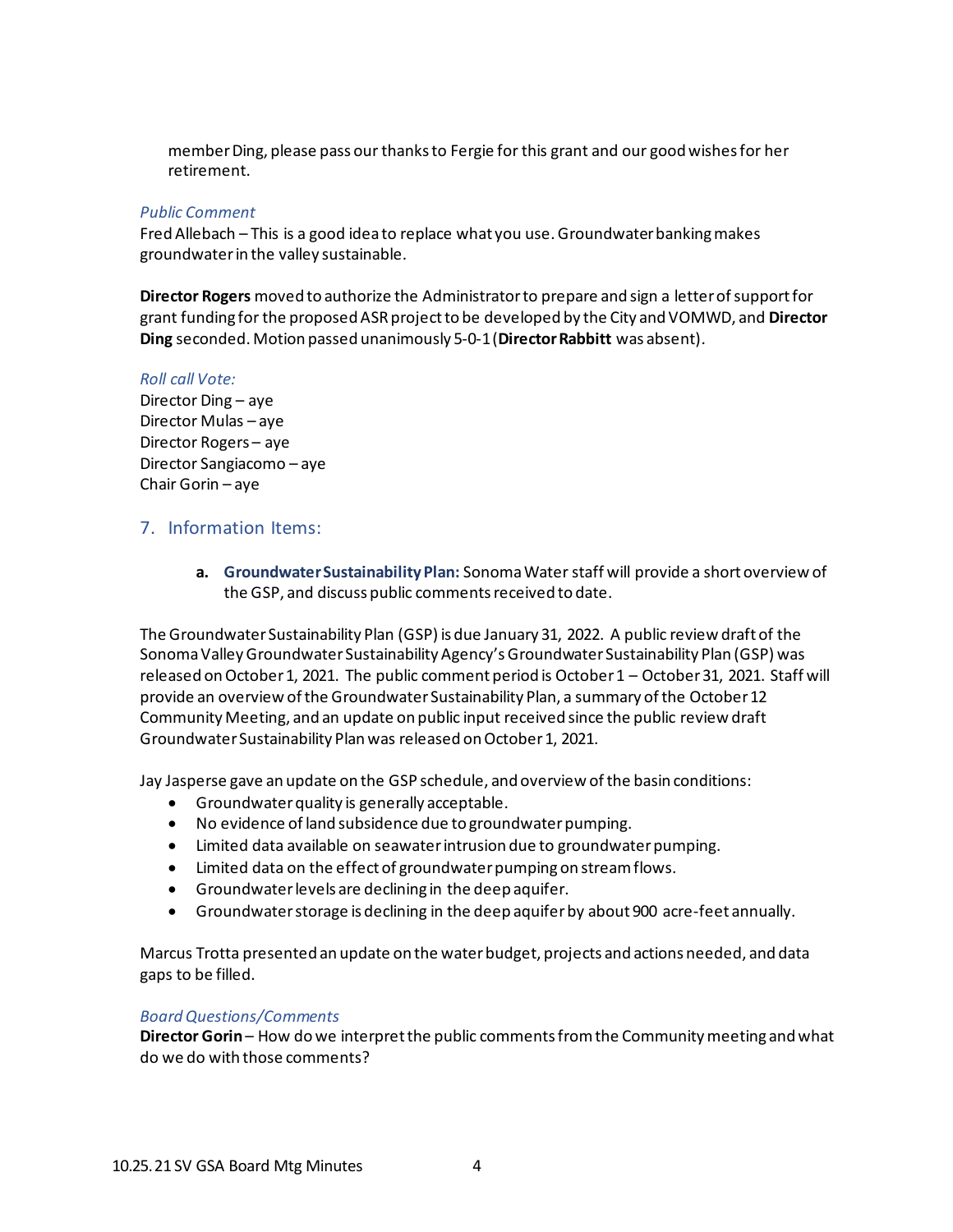Jasperse – For the comments that focus on the regulatory tools, we will revise the implementation plan to consider those earlier in implementation. We need to start having those discussions and developing what those tools could look like.

 Trotta – Looking at the comments received to date, comments are mostly related to the climate scenario that we selected. We are forming answers to those kinds of questions and developing a Frequently Asked Questions (FAQ).

**Director Gorin** – Is there anything that has given you pause?

Trotta – Having a slightly more aggressive schedule on the policy options.

 **Director Gorin** – Normally in an EIR, we have the chance to circulate the draft, receive the comment, and then have responses in the final plan. Will we have that?

Jasperse – This is a long-range planning document, there is no CEQA associated with it.

 **Director Gorin** – Are we including the six or seven pages of public questions and answers as an appendix of the Plan?

 DuBay – We are including previous questions received in appendices. The new comments and answers will be added to that. For the Community meeting, it was a 'Question and Answer' include that as a separate page in the appendices. session. We don't have the names of the persons who asked the questions so maybe we could

 **Director Gorin** – It is important to track the questions and comments. Maybe in a year or two we might have some hindsight.

 **DuBay** (chat) – Comments are in your meeting packets, and also available here: [https://sonomavalleygroundwater.org/meeting/community-meeting-groundwater](https://sonomavalleygroundwater.org/meeting/community-meeting-groundwater-sustainability-plan/)[sustainability-plan/.](https://sonomavalleygroundwater.org/meeting/community-meeting-groundwater-sustainability-plan/)

 **Director Rogers** – I would like to commend the folks who put on the last Community meeting. It was much better than the first one. Good questions and answers.

**Director Rabbitt** – I thank staff for their work and for including the comments in the meeting packet.

 **Director Sangiacomo** – I would like to reiterate what others have already said. This is a tremendous amount of work. Thank you again to the staff.

 **Director Gorin** – I read that the Farm Bureau is going to give Bob Anderson the opportunity to speak to the ag community about the sustainability plans moving forward for all three basins.

 **Director Ding** – I thank staff for all their work. I suggest we preserve the old public comments on the web. Every five years, we have the chance to update it. Keep ideas open.

**Director Mulas** – I reiterate what everyone said about staff. Lots of work has gone into this.

 **Director Mulas** – Have we been able to see the impact of opening the Baylands water off Hwy 37, is there any way of knowing if it has had an impact of adding to the saltwater intrusion?

 Trotta – We don't have any monitoring data to indicate whether it has impacted the movement of brackish water into the basin. We have had discussions with Sonoma Land Trust and the Partnerships that is advancing those projects. It is something to keep an eye on. Seawater is an area of large data gaps in our GSP.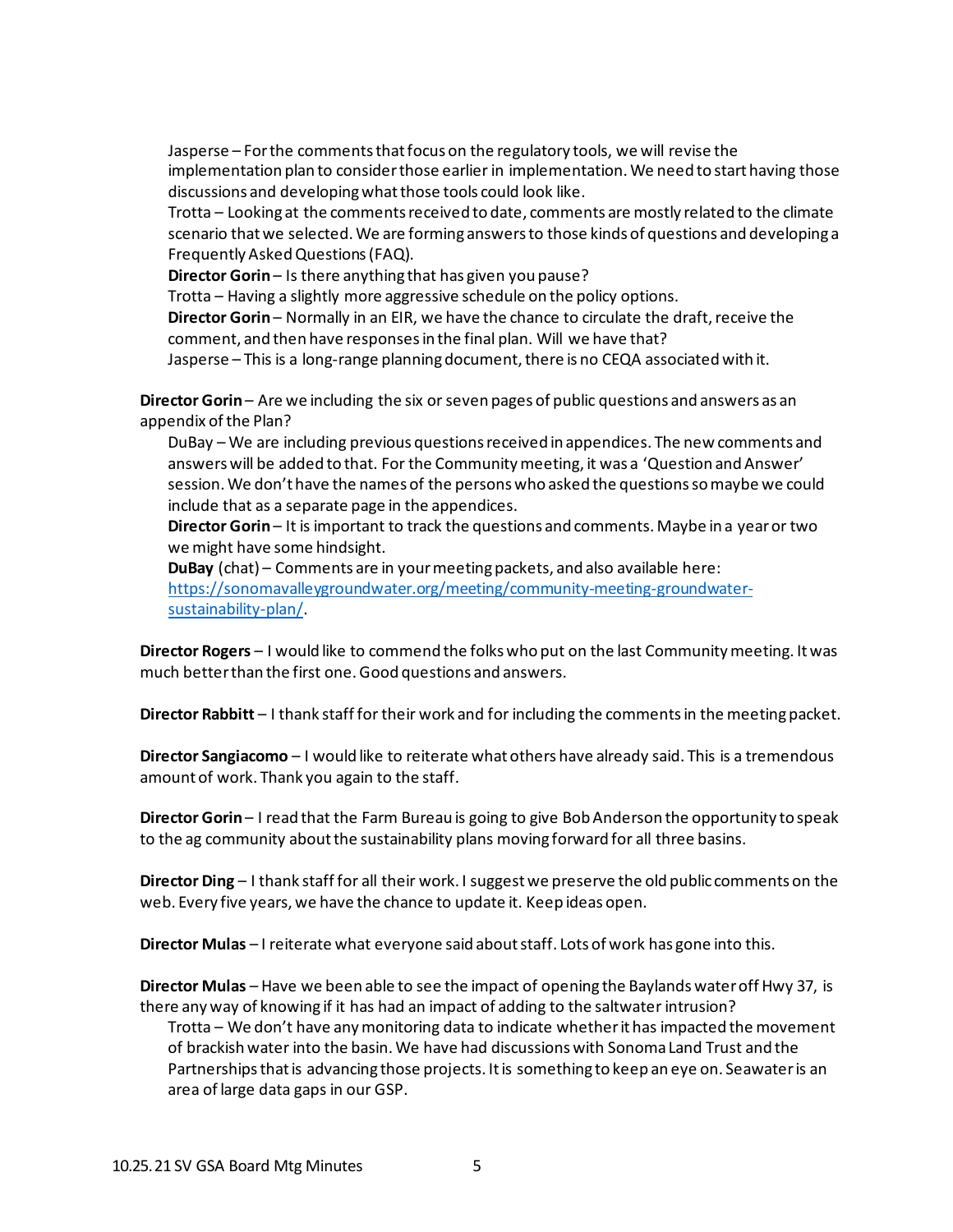**Director Mulas** – I was on Hwy 37 this weekend and couldn't help but notice the large amount of brackish water. I think we need some really good information on it.

 **Director Gorin** – It might be good to include the presentation The Sonoma Land Trust presented to the San Francisco Bay Restoration Authority. Creating wetlands is a great mitigation strategy. DuBay (chat) – [https://www.sfbayrestore.org/sites/default/files/2021-](https://www.sfbayrestore.org/sites/default/files/2021-10/SCBS%20presentation%20to%20SFBRA_SLT_10-15-21_0.pdf)

[10/SCBS%20presentation%20to%20SFBRA\\_SLT\\_10-15-21\\_0.pdf](https://www.sfbayrestore.org/sites/default/files/2021-10/SCBS%20presentation%20to%20SFBRA_SLT_10-15-21_0.pdf).

**Director Mulas** – I would like to know what you consider to be low impact developments.

 Trotta – Low impact development would be any new developments, for example, stormwater management that a new development would propose additional impervious surfaces. Lots of examples have been implemented in all three basins.

 **Director Gorin** – Any projects above a certain size must include low impact development in the **Director Mulas** – I didn't keep up with all the developments across from Train Town. design of their drainage system.

DuBay (chat) – [https://sonomacounty.ca.gov/PRMD/Eng-and-Constr/Grading-and-Storm-](https://sonomacounty.ca.gov/PRMD/Eng-and-Constr/Grading-and-Storm-Water/Prioritizing-Low-Impact-Development/)[Water/Prioritizing-Low-Impact-Development/](https://sonomacounty.ca.gov/PRMD/Eng-and-Constr/Grading-and-Storm-Water/Prioritizing-Low-Impact-Development/) 

 **Director Gorin** – Are you going to have an Advisory Committee meeting between now and December 6?

DuBay – The Advisory committee meets on November 9.

 **Director Gorin** – I think Fred Allebach voices concern we heard at the public meeting. The reliance on projects like aquifer storage and recovery. How do we move forward in evaluating demand management and some of the engineering projects?

 Trotta – The way we made that out in the GSP is to assess the demand management measures starting with voluntary incentives that we are proposing to roll out right away.

 **Director Gorin** – I think it is the future role of the Advisory Committee and Board to evaluate the projects and ask hard questions. Can we achieve water savings that we need with less expensive mechanisms?

 **Director Gorin** – We all need to 'get cracking' on the 500 pages of the Plan to digest it by the December 6 meeting. How will the Public Hearing work? Will there be policy options for us to consider?

 DuBay – The comment period closes on October 31. Staff will take the comments, address them, and make changes to the GSP if needed. If there are any substantive changes, those would be discussed with the Board on Dec. 6, along with a staff recommendation. At that point, we are getting close to the GSP [deadline.](https://deadline.At) At the December meeting, we may give a very brief overview of the GSP and focus on comments received. If the Board wants to move forward, we will have a resolution.

 **Director Gorin** – Do you anticipate a long meeting? Should we consider starting the meeting earlier?

DuBay – Maybe we can let you know next week depending on the questions received.

 **Director Rogers** – I share Fred's concern about saving water. I haven't seen any cost benefit analysis about what the water will cost that we put into the aquifer. What can we do on a voluntary basis? of projects; most projects seem almost free with grant funding. Even with ASR, we aren't talking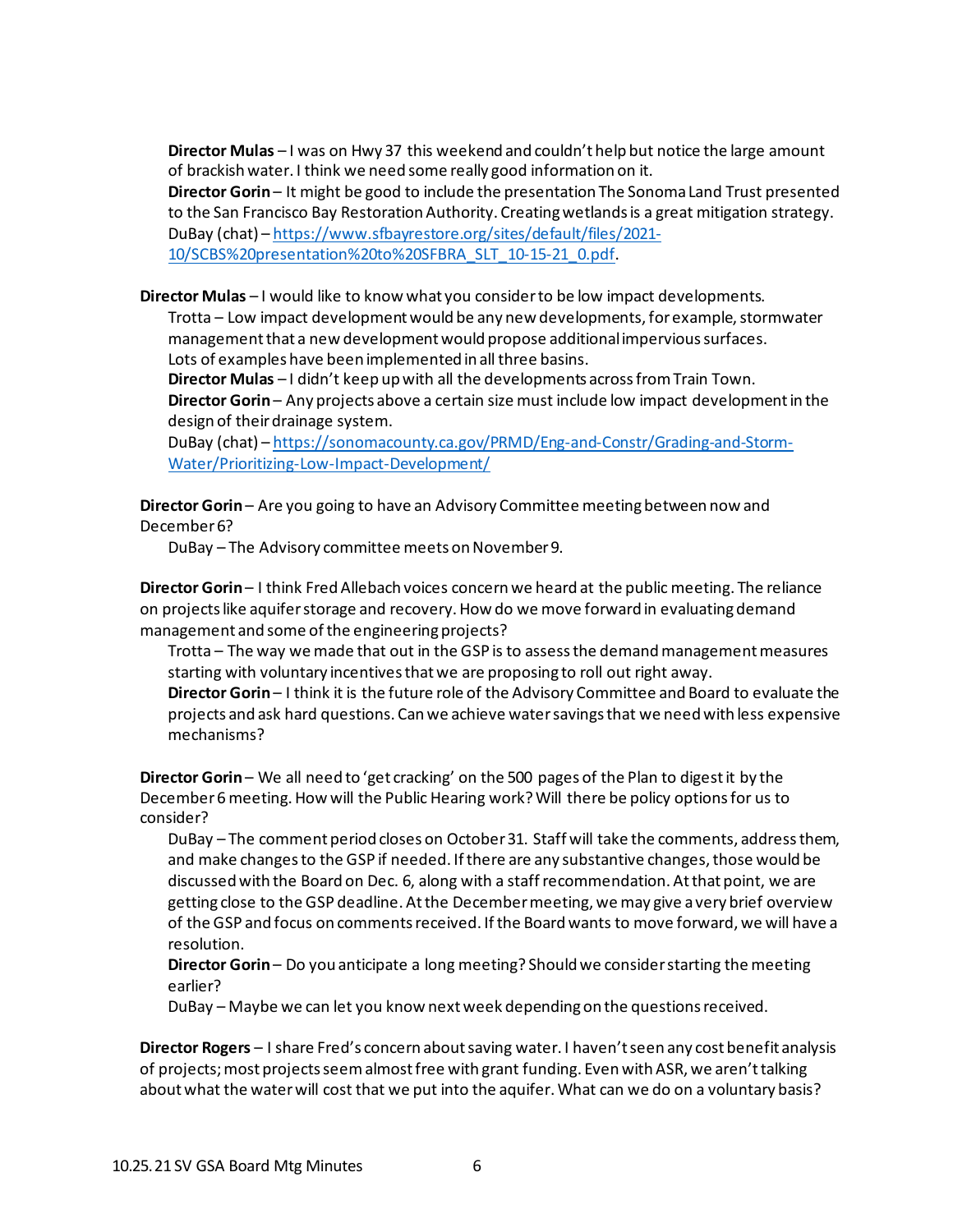What are best practices in the ag community? How are you enforcing those and how are you getting those out into the public sphere? The project doesn't talk about that and, and so the question becomes 'is the project supposed to talk about that or is that something that the GSA now does in its next iteration'?

**Director Gorin** – I agree, it would be great to have a cost analysis with the projects.

### *Public Comment*

 Fred Allebach (chat) – It takes some years for Bay wetlands to have plants grow that will serve as the mitigation, the Hwy 37 area is not there yet.

 Fred Allebach – My concern is about supply and demand. My worry is that people won't personally save if there is going to be a project. I would like to see more conservation. Marcus Trotta mentioned 900 acre-feet declining but 300 in storage, and without projects if 290 acre-feet were saved, then that would zero out, it seems. I don't always see how the numbers add up.

 period included the previous drought of 2013-2018 which had 10% lower precipitation and more pumping in comparison with the longer historical period of 1971-2018 where a 300 acre-Trotta (chat) – The 900 acre-feet per year decline in storage was for both the shallow and deep aquifer system, not just the deep during the current water budget period of 2012-2018 (this feet per year decline in storage was simulated). The 50-year future water budget projects a continuation of the approximately 300 acre-feet per year decline in groundwater storage for both the shallow and deep aquifer systems.

# 8. Legal Counsel, Plan Manager and Administrator Report

electromagnetic survey project that the Department of Water Resources is doing is scheduled to from technical will be involved with DWR. We also talked to them about reaching out to the Farm Bureau to let people know about the concern that **Director Mulas** raised about herd animals. Ann DuBay mentioned that in addition to the Plan/Administrator Report in the packet, the airborne start around November 6. Andrea Rodriguez is involved with outreach on that project and someone

 Jay Jasperse mentioned that DWR has draft guidelines out for SGMA implementation's next phase, towards the end of November. They will have between \$200 and \$500 million in funding available for medium and high-priority basins like ours in late 2022 or 2023.

We had a CAT 5 (highest rating) atmospheric river over the weekend. There have been 10 in 40 years, but this is only the second one in the month of October. Based on the storm, we worked hard with the State Water Board; they lifted our curtailment from the Russian River of the 20% reductions. All the water contractors are still obligated to meet the governor's 15% drought reductions so we're working with the contractors to remind people that the drought is not over.

#### *Board Questions/Comments*

 **Director Rabbitt** – Hats off to Sonoma Water for filing that temporary urgency change order request prior to this atmosphericriver hitting us, to allow us the opportunity to take the excess water that filled up in the Russian river so quickly, to those areas where it's needed.